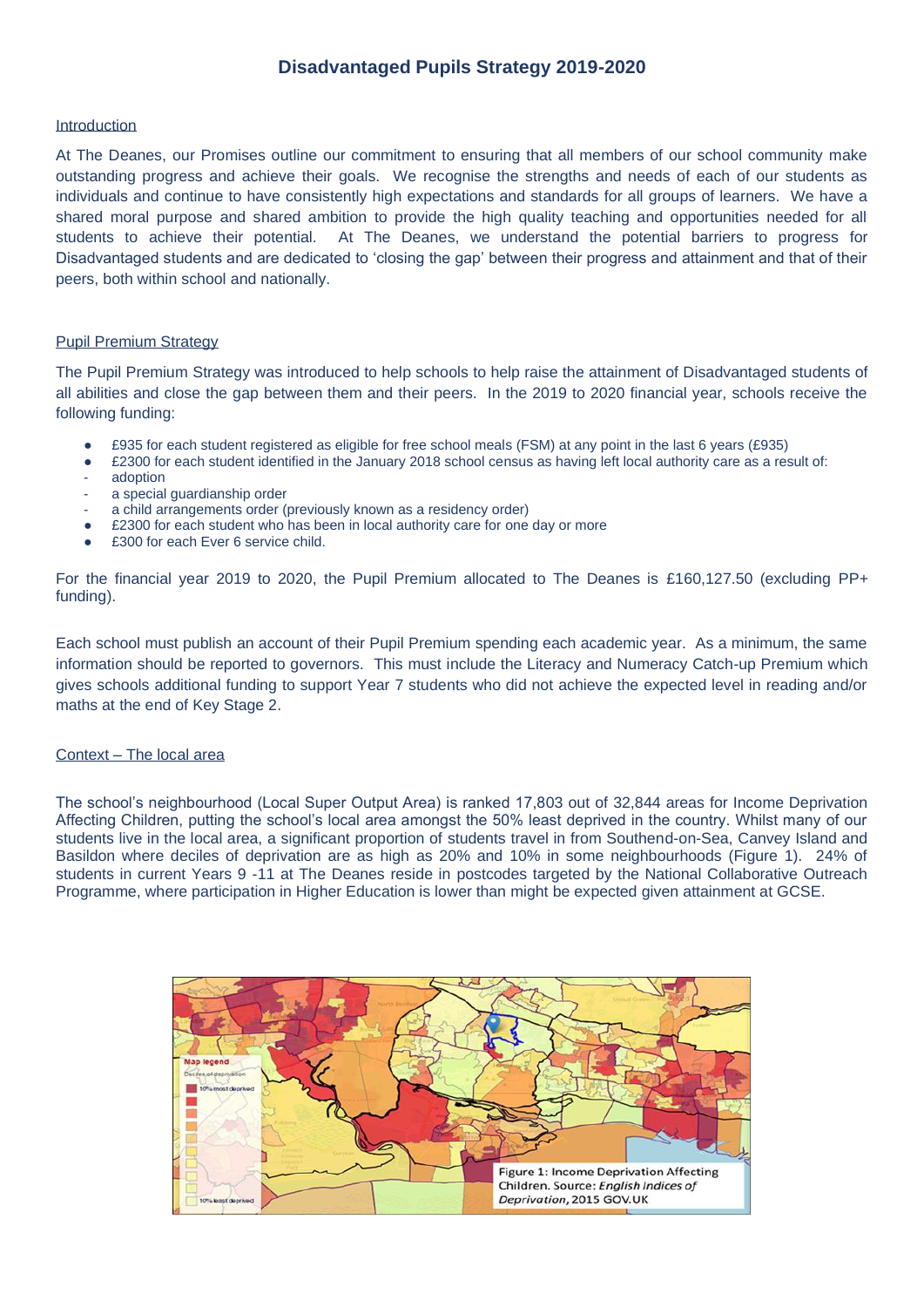## Disadvantaged students at The Deanes

In the academic year 2019/20, 34.2% of students at The Deanes are eligible for the Pupil Premium compared to the National average of 27%. Disadvantaged students are not a homogenous group; they may have a range of potential barriers which mean that they may make slower progress than other students, both at The Deanes and nationally. We aim to enable every student to make outstanding progress and achieve their goals through consistently high expectations and standards, combined with a curriculum that caters for individual strengths and needs. In addition to High Quality Teaching, our use of the Pupil Premium provides additional support, such as smaller teaching classes, Learning Support Assistants and a programme of intervention to eradicate barriers to progress for our students.

Prior attainment at Key Stage 2 is lower on entry for our Disadvantaged students; as the example for our current Year 7 cohort indicates, Disadvantaged students start The Deanes below national averages both in English and Mathematics.

|               | Average   | <b>KS2 Expected</b> | Average               | <b>KS2 Expected</b> | <b>KS2 Expected</b> | 2018 National       |
|---------------|-----------|---------------------|-----------------------|---------------------|---------------------|---------------------|
|               | English   | Standard            | <b>Maths</b>          | Standard            | Standard            | <b>KS2 Expected</b> |
|               | KS2 score | English (%)         | KS <sub>2</sub> score | Maths $(\%)$        | Both $*(\%)$        | Standard Both*      |
|               |           | (Reading and        |                       |                     |                     | $(\%)$              |
|               |           | Writing)            |                       |                     |                     |                     |
| Disadvantaged | 99.42     | 35                  | 99.33                 | 57                  | 32                  | 51                  |
|               |           |                     |                       |                     |                     |                     |
| Non-          | 103.47    | 57                  | 101.94                | 68                  | 51                  | 70                  |
| Disadvantaged |           |                     |                       |                     |                     |                     |
| All           | 102.17    | 50                  | 101.08                | 64                  | 45                  | 64                  |
|               | (National |                     | (National 104)        |                     |                     |                     |
|               | 105.5)    |                     |                       |                     |                     |                     |

## **Figure 2: Attainment on entry – Year 7 2019/2020**

\* Students achieving Expected Standard in Reading, Writing and Mathematics.

This pattern is replicated across the cohort in Years 7-11, with a higher proportion of Low Prior Attaining Disadvantaged students and a lower proportion of High Prior Attaining Disadvantaged students.

### **Figure 3: Prior attainment profile 2019/2020**

| KS2 Band | <b>Disadvantaged Students</b><br>(% ) | Non-Disadvantaged Students<br>(% ) |
|----------|---------------------------------------|------------------------------------|
| High     | 13                                    | 18                                 |
| Mid      | 37                                    | -41                                |
| Low      | 50                                    | -41                                |

Students with below expected prior attainment on entry at Key Stage 3 are supported in the transition to secondary school and equipped with the skills needed progress through small class teaching, a personalised curriculum and a focus on the development on literacy and numeracy as the key to accessing the broader curriculum. The progress made by our More Able Disadvantaged students is a key development priority; high quality teaching and aspirational targets provide stretch and challenge, mentoring and targeted opportunities such as the Brilliant Club support these students to achieve their potential.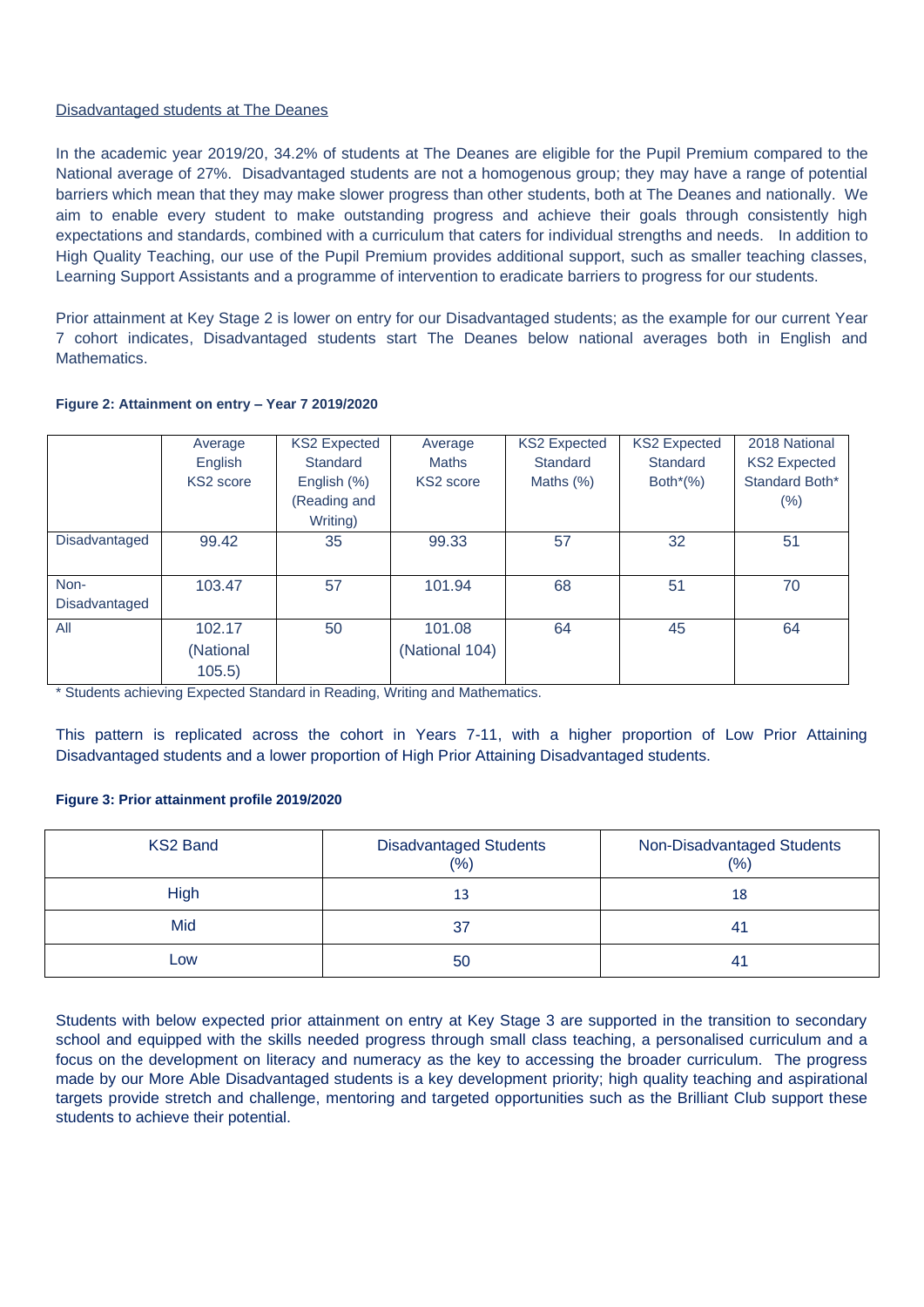|           | The Deanes Pupil Premium Planned Expenditure                                                                                                                                                                                                                                                                                                                                                                                                                                                                                      |         |                        |                                                                                                                                                                    |                        |                                                |                                                                                                                                                                                                                  |                    |
|-----------|-----------------------------------------------------------------------------------------------------------------------------------------------------------------------------------------------------------------------------------------------------------------------------------------------------------------------------------------------------------------------------------------------------------------------------------------------------------------------------------------------------------------------------------|---------|------------------------|--------------------------------------------------------------------------------------------------------------------------------------------------------------------|------------------------|------------------------------------------------|------------------------------------------------------------------------------------------------------------------------------------------------------------------------------------------------------------------|--------------------|
|           | 1. Summary information                                                                                                                                                                                                                                                                                                                                                                                                                                                                                                            |         |                        |                                                                                                                                                                    |                        |                                                |                                                                                                                                                                                                                  |                    |
|           | Academic Year                                                                                                                                                                                                                                                                                                                                                                                                                                                                                                                     | 2019/20 | <b>Total PP budget</b> |                                                                                                                                                                    |                        | £160,127.50<br>(Excluding<br>$PP+$<br>funding) | Date of most recent PP Review                                                                                                                                                                                    | September<br>2019  |
|           | Total number of pupils                                                                                                                                                                                                                                                                                                                                                                                                                                                                                                            | 515     |                        | Number of pupils eligible for PP                                                                                                                                   |                        | 176                                            | Date for next internal review of this<br>strategy                                                                                                                                                                | <b>Half Termly</b> |
|           |                                                                                                                                                                                                                                                                                                                                                                                                                                                                                                                                   |         |                        |                                                                                                                                                                    |                        |                                                |                                                                                                                                                                                                                  |                    |
|           | 2. Key indicators                                                                                                                                                                                                                                                                                                                                                                                                                                                                                                                 |         |                        |                                                                                                                                                                    |                        |                                                |                                                                                                                                                                                                                  |                    |
|           | 2018/19 Outcomes (27 students)                                                                                                                                                                                                                                                                                                                                                                                                                                                                                                    |         |                        | Pupils eligible for PP<br>(The Deanes)                                                                                                                             |                        |                                                | England state-funded 'other'<br>(Non-Disadvantaged) students<br>(2018)                                                                                                                                           |                    |
|           | Progress 8 score average                                                                                                                                                                                                                                                                                                                                                                                                                                                                                                          |         |                        | $-0.93$ ( $\uparrow$ 0.40)                                                                                                                                         |                        |                                                | 0.13                                                                                                                                                                                                             |                    |
|           | Attainment 8 score average                                                                                                                                                                                                                                                                                                                                                                                                                                                                                                        |         |                        | 31.1 $(6.9)$                                                                                                                                                       |                        |                                                | 50.1                                                                                                                                                                                                             |                    |
|           |                                                                                                                                                                                                                                                                                                                                                                                                                                                                                                                                   |         |                        |                                                                                                                                                                    |                        |                                                |                                                                                                                                                                                                                  |                    |
|           | 2019/20 Predicted Outcomes (34 students)                                                                                                                                                                                                                                                                                                                                                                                                                                                                                          |         |                        | Pupils eligible for PP<br>(The Deanes)                                                                                                                             |                        |                                                | England state-funded 'other'<br>(Non-Disadvantaged) students<br>(2018)                                                                                                                                           |                    |
|           | Progress 8 score average                                                                                                                                                                                                                                                                                                                                                                                                                                                                                                          |         |                        | $-0.47$                                                                                                                                                            |                        |                                                | 0.13                                                                                                                                                                                                             |                    |
|           | Attainment 8 score average                                                                                                                                                                                                                                                                                                                                                                                                                                                                                                        |         |                        | 37.65                                                                                                                                                              |                        |                                                | 50.1                                                                                                                                                                                                             |                    |
|           | 3. Barriers to future attainment                                                                                                                                                                                                                                                                                                                                                                                                                                                                                                  |         |                        |                                                                                                                                                                    |                        |                                                |                                                                                                                                                                                                                  |                    |
|           | Academic barriers                                                                                                                                                                                                                                                                                                                                                                                                                                                                                                                 |         |                        |                                                                                                                                                                    |                        |                                                |                                                                                                                                                                                                                  |                    |
| А.        |                                                                                                                                                                                                                                                                                                                                                                                                                                                                                                                                   |         |                        |                                                                                                                                                                    |                        |                                                | Developing staff awareness about the specific needs of Disadvantaged students to support high quality teaching.                                                                                                  |                    |
| В.        |                                                                                                                                                                                                                                                                                                                                                                                                                                                                                                                                   |         |                        | Key Stage 4 than required for the new GCSE specifications.                                                                                                         |                        |                                                | Literacy and numeracy skills on entry to Year 7 are lower which slows progress across the curriculum and remain lower in                                                                                         |                    |
| C.        | disadvantage and slows progress.                                                                                                                                                                                                                                                                                                                                                                                                                                                                                                  |         |                        |                                                                                                                                                                    |                        |                                                | Mid-year admissions, particularly at Key Stage 4, have experienced gaps in their learning which further compounds their                                                                                          |                    |
| D.        | engage with their learning.                                                                                                                                                                                                                                                                                                                                                                                                                                                                                                       |         |                        |                                                                                                                                                                    |                        |                                                | Some students, including Disadvantaged students, require additional emotional and behavioural support in order to fully                                                                                          |                    |
|           | <b>Additional barriers</b>                                                                                                                                                                                                                                                                                                                                                                                                                                                                                                        |         |                        |                                                                                                                                                                    |                        |                                                |                                                                                                                                                                                                                  |                    |
| Ε.        |                                                                                                                                                                                                                                                                                                                                                                                                                                                                                                                                   |         |                        | Lower rates of attendance for Disadvantaged students.                                                                                                              |                        |                                                |                                                                                                                                                                                                                  |                    |
| F.        |                                                                                                                                                                                                                                                                                                                                                                                                                                                                                                                                   |         |                        | The need for increased levels of parental engagement to support student learning.                                                                                  |                        |                                                |                                                                                                                                                                                                                  |                    |
|           | 4. Intended outcomes                                                                                                                                                                                                                                                                                                                                                                                                                                                                                                              |         |                        |                                                                                                                                                                    |                        | Success criteria                               |                                                                                                                                                                                                                  |                    |
| А.        | nationally.                                                                                                                                                                                                                                                                                                                                                                                                                                                                                                                       |         |                        | To accelerate the progress of Disadvantaged students,<br>narrowing the gap between their attainment and that of<br>their Non-Disadvantaged peers within school and |                        |                                                | • Year on year P8/A8 attainment is higher for Disadvantaged<br>students overall and in line with targets.<br>Improved progress and attainment of Disadvantaged sub-<br>groups, particularly Males, SEN and MTAs. |                    |
| <b>B.</b> | To improve the literacy and numeracy skills of<br>•Strategies to support the development of literacy and numeracy<br>will be evident across the curriculum and effectively support<br>Disadvantaged students so that their progress across<br>the curriculum is accelerated.<br>student progress.<br>.Catch-Up funding is used effectively to narrow the gaps in<br>Literacy and Numeracy at Key Stage 3.                                                                                                                         |         |                        |                                                                                                                                                                    |                        |                                                |                                                                                                                                                                                                                  |                    |
| C.        | Further develop a personalised and targeted approach<br>Roll-out and embed use of personal profiles to enhance<br>$\bullet$<br>to barriers to progress so that all Disadvantaged<br>teachers' knowledge of individual needs.<br>students can fully engage in the curriculum.<br>CPD continues to enhance staff understanding of the needs of<br>disadvantaged students and strategies to support their<br>progress.<br>Targeted<br>intervention supports<br>students to overcome<br>$\bullet$<br>individual barriers to progress. |         |                        |                                                                                                                                                                    |                        |                                                |                                                                                                                                                                                                                  |                    |
| D.        | To improve the attendance of Disadvantaged<br>students so that it is in line with the national<br>average, increasing access to high quality<br>teaching.                                                                                                                                                                                                                                                                                                                                                                         |         |                        |                                                                                                                                                                    | $\bullet$<br>$\bullet$ |                                                | Overall Disadvantaged attendance 93%.<br>Significant gains in attendance at KS4, particularly for<br>FSM, SEN and MTAs.                                                                                          |                    |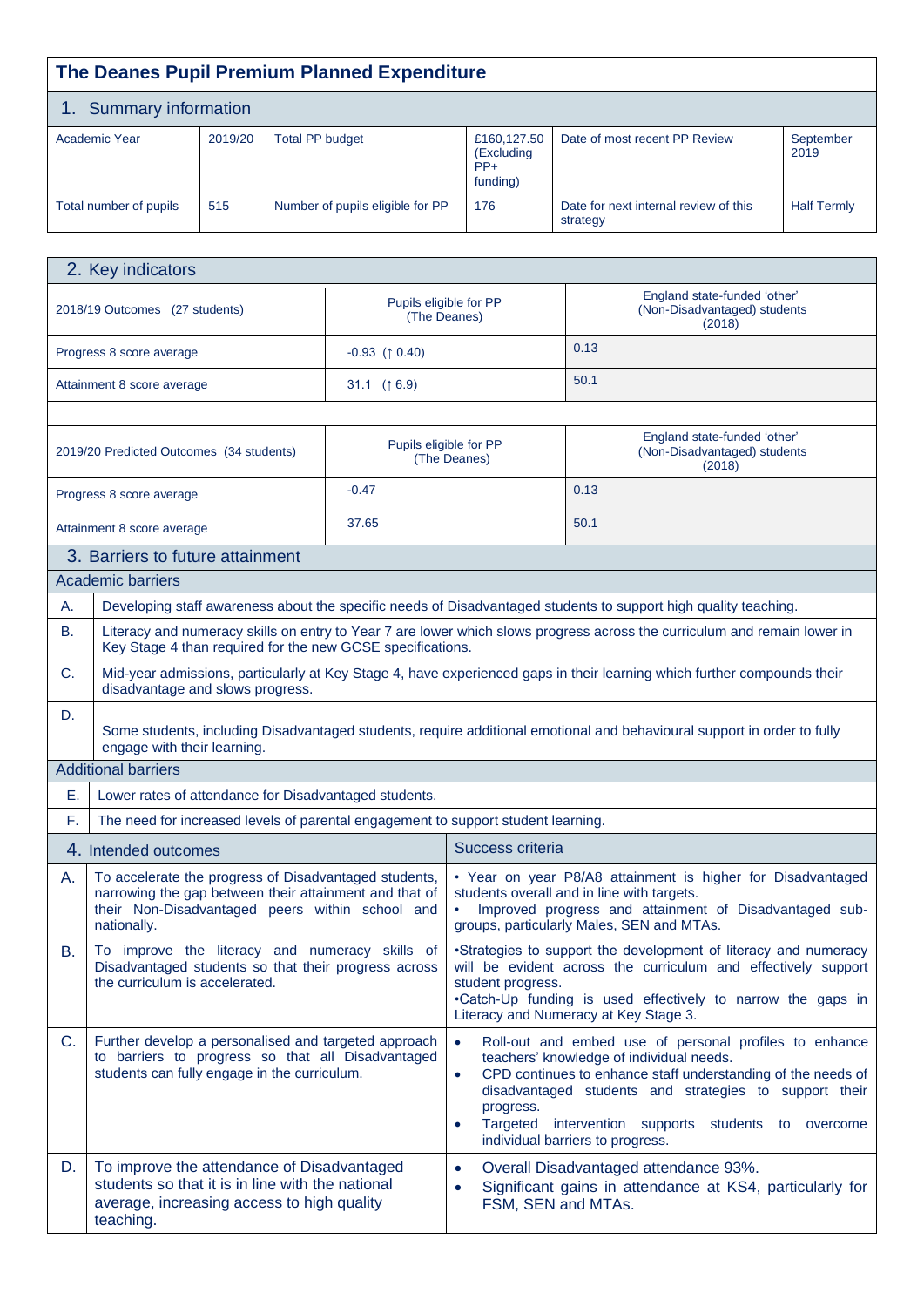E. To enhance the support for Disadvantaged students' learning at home through increased levels of parental engagement.

#### • Increased attendance of Disadvantaged students and their to parents evenings and information evenings. • Programme of parental engagement activities established.

# 5.Planned expenditure

|  | Teaching and learning |  |
|--|-----------------------|--|
|--|-----------------------|--|

| Intended<br>outcome                                                                                                                                  | Link to AIP<br>and Values                                        | Action                                                                                                                                                                                                                                                           | Evidence and rationale                                                                                                                                                                                                                                                                                                                                                                          | Monitoring and<br>impact                                                                                                                                                                                                                                                          | <b>Staff lead</b>      | Expenditure                                 |
|------------------------------------------------------------------------------------------------------------------------------------------------------|------------------------------------------------------------------|------------------------------------------------------------------------------------------------------------------------------------------------------------------------------------------------------------------------------------------------------------------|-------------------------------------------------------------------------------------------------------------------------------------------------------------------------------------------------------------------------------------------------------------------------------------------------------------------------------------------------------------------------------------------------|-----------------------------------------------------------------------------------------------------------------------------------------------------------------------------------------------------------------------------------------------------------------------------------|------------------------|---------------------------------------------|
| <b>Strategic</b><br>development of<br><b>CPD</b><br>the<br>programme<br>will<br>support the on-<br>going<br>improvement of<br>teachers'<br>practice. | CPD <sub>1</sub><br>Teach 1<br>Assess1<br>Promise 3<br>Promise 6 | Development of CPD<br>programme to address<br>whole school priorities,<br>enhance departmental<br>collaboration<br>and<br>facilitate personalised<br>professional<br>development.<br>Focus on assessment.<br>challenge, 'disciplinary'<br>literacy and numeracy. | The Sutton Trust:<br>The effects<br>$\circ$<br>high-<br>teaching<br>quality<br>are<br>especially significant for<br>students<br>from<br><b>Disadvantaged</b><br>backgrounds.<br>EEF:<br>Feedback $+8$<br>months<br>(High impact for very low<br>cost)<br>EEF:<br>Secondary<br>Literacy<br>report - subject specific<br>approaches to literacy<br>are more effective that<br>generic approaches. | Monitoring<br>of<br>teaching<br><b>CPD</b> evaluations                                                                                                                                                                                                                            | <b>DHT</b>             | <b>CPD</b> budget                           |
| On-going<br>curriculum<br>development<br>that<br>ensures<br>Disadvantaged<br>students<br>are<br>appropriately<br>challenged<br>to<br>make progress.  | Curr1<br>Curr <sub>2</sub><br>Promise 3                          | Termly<br>curriculum<br>meetings held with PL,<br>SLT link and DHT to<br>review<br>elements<br>of<br>departmental<br>curriculum.<br>Departmental<br>bidding<br>for access to Pupil<br>Premium<br>funds<br>supports development<br>of curriculum.                 | The Sutton Trust:<br>effects of<br><b>The</b><br>high-<br>quality<br>teaching<br>are<br>especially significant for<br>students<br>from<br><b>Disadvantaged</b><br>backgrounds.                                                                                                                                                                                                                  | <b>Outcomes</b><br>$\Omega$<br>curriculum<br>meetings.<br><b>Bidding</b><br>process<br>requires<br>intended<br>for PP-<br>outcomes<br>eligible students to<br>outlined<br>be<br>and<br>be<br>impact<br>to<br>measured.<br>Monitoring<br><b>of</b><br>teaching<br>and<br>learning. | <b>DHT/SLT</b><br>/PLs | £5000<br>for<br>departmental<br><b>bids</b> |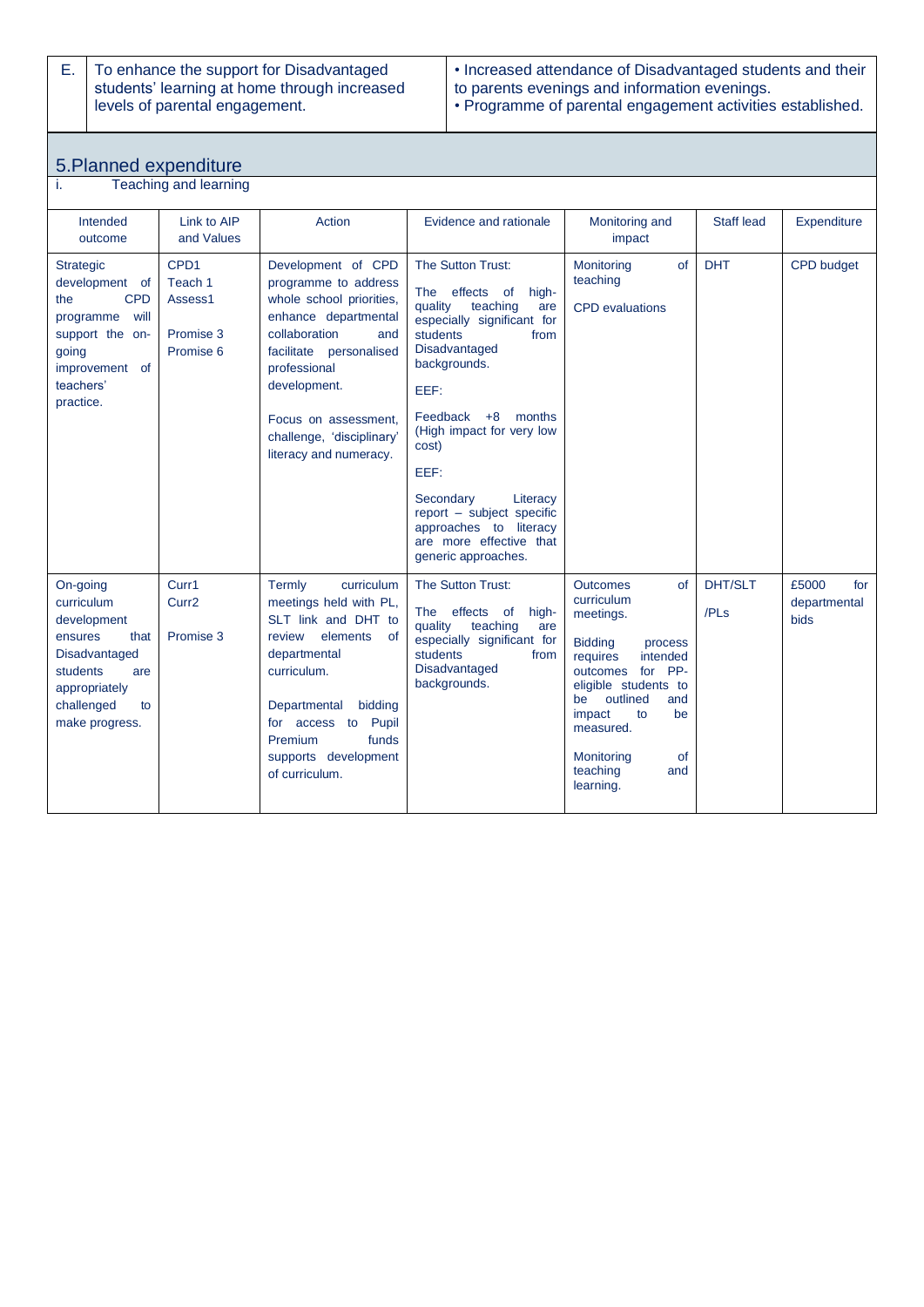| All teachers will<br>support<br>the<br>development of<br>students' literacy<br>and<br>numeracy<br>skills so that they<br>have the skills to<br>access<br>the<br>curriculum.                               | CPD1<br>Teach <sub>2</sub><br>Promise 3<br>Promise 4<br>Promise 6 | Implementation<br>of<br>whole-school Literacy<br>and Numeracy strategy<br>to include:<br>- Updated reading ages<br>of all students shared<br>with staff to assist<br>planning<br>Half termly CPD<br>focused<br>on<br>the<br>development of literacy<br>skills<br>- Training for staff<br>delivering intervention<br>- CPD on integrating<br>mathematical<br>and<br>statistical activities into<br>lessons<br>- CPD support for staff<br>whose subjects require<br>an increased level of<br>mathematical/statistical<br>skills<br>-Common<br>departmental approach<br>to extended written<br>tasks<br>Audit of subject<br>specific vocabulary in<br>schemes of work and<br>strategies to enhance<br>use by teachers and<br>students in lessons. | EEF:<br>Secondary<br>Literacy<br>report<br>Improving<br><b>Mathematics</b><br>in KS2 and KS3 report                                                                                          |                                                                                                                 | <b>DHT</b><br><b>DOH</b><br><b>PAG</b> |                                                                                                                               |
|-----------------------------------------------------------------------------------------------------------------------------------------------------------------------------------------------------------|-------------------------------------------------------------------|------------------------------------------------------------------------------------------------------------------------------------------------------------------------------------------------------------------------------------------------------------------------------------------------------------------------------------------------------------------------------------------------------------------------------------------------------------------------------------------------------------------------------------------------------------------------------------------------------------------------------------------------------------------------------------------------------------------------------------------------|----------------------------------------------------------------------------------------------------------------------------------------------------------------------------------------------|-----------------------------------------------------------------------------------------------------------------|----------------------------------------|-------------------------------------------------------------------------------------------------------------------------------|
| <b>Student progress</b><br>maximised<br>is<br>through<br>the<br>setting of high<br>quality<br>homework.<br>Disadvantaged<br>students<br>are<br>supported<br>to<br>complete<br>activities<br>successfully. | Promise 3<br>Promise 5                                            | Review approach to<br>homework and facilities<br>available to support<br>Disadvantaged<br>with<br>this.<br>Provision of library,<br>access to resources<br>and homework club as<br>determined by review.                                                                                                                                                                                                                                                                                                                                                                                                                                                                                                                                       | EEF:<br>Homework<br>$+5$<br>months (Moderate impact<br>for low cost).                                                                                                                        | <b>Review</b><br>of<br>homework practices<br>Progress data<br>Homework<br>scores<br>on reports<br>Student voice | <b>DHT</b>                             | <b>Staffing</b><br>for<br>homework<br>club<br>£500<br>for<br>resources to<br>support<br>independent<br>study<br>in<br>library |
| <b>Further</b><br>raise<br>awareness of the<br>Disadvantaged<br>agenda<br>and<br>increase 'buy-in'<br>from staff.                                                                                         | CPD1<br>Teach1<br>Promise 3                                       | On-going<br>promotion<br>Disadvantaged<br>the<br>agenda whole school<br>through staff meetings,<br>delivery of CPD and<br>dissemination of latest<br>research<br>and<br>best<br>practice.<br>Participation in CRP<br>ASHE and<br><b>Benfleet</b><br>Teaching<br>Alliance<br>Network meetings.                                                                                                                                                                                                                                                                                                                                                                                                                                                  | NFER: More successful<br>schools have an ethos of<br>high attainment for all<br>students.<br>John Dunford: 100% buy-<br>in from staff to the<br>importance of the PP<br>agenda is essential. | <b>Meeting minutes</b><br><b>CPD</b> feedback                                                                   | <b>DHT</b>                             |                                                                                                                               |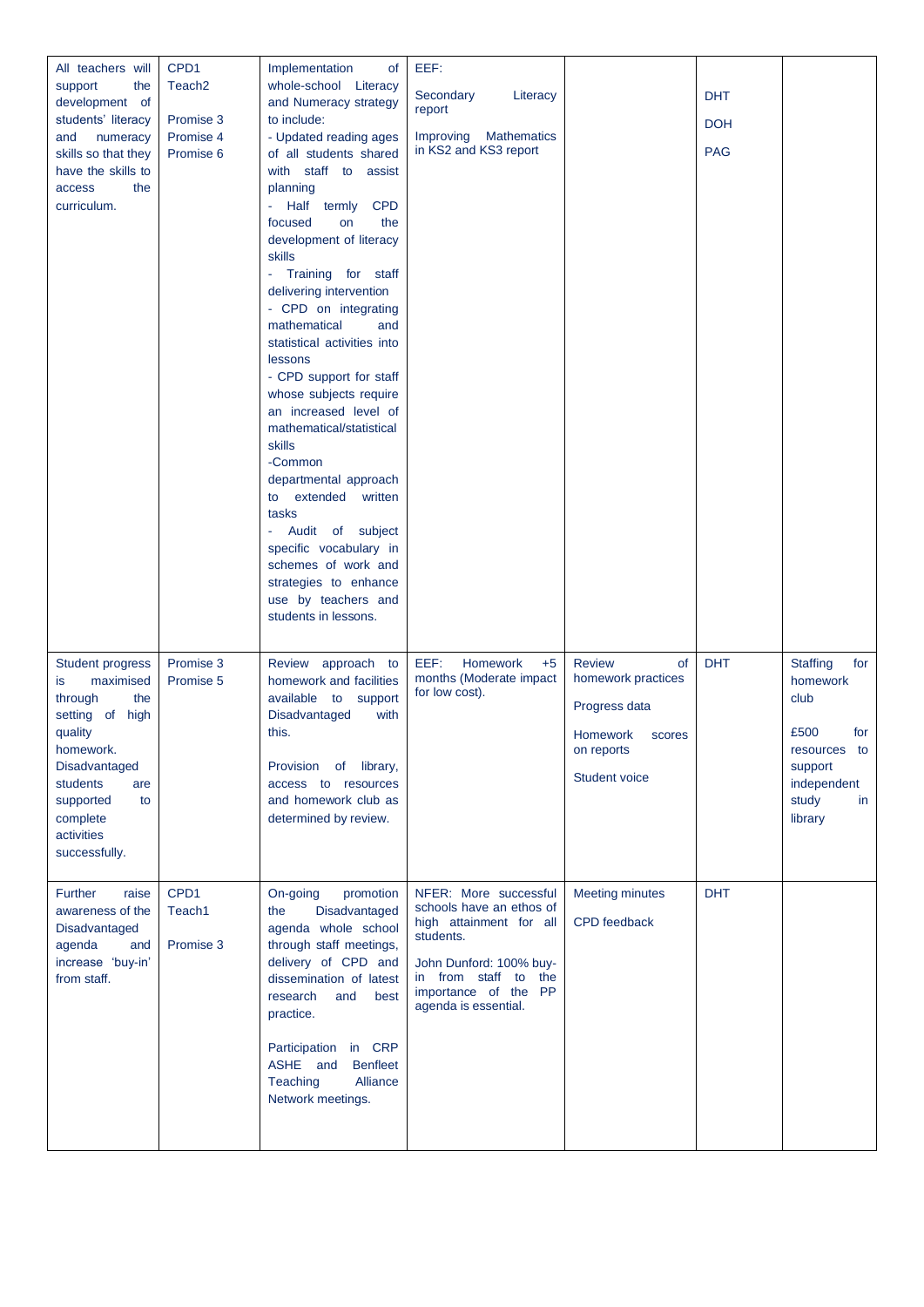| Increase<br>staff<br>of<br>awareness<br>PP-eligible<br>students so that<br>they cater for<br>individual<br>their<br>PP-<br>needs.<br>eligible students<br>feel recognised<br>and involved in<br>their learning. | CPD <sub>1</sub><br>Teach1<br>Promise 3 | Roll<br>out<br>use<br>0f<br>Pupil<br>Disadvantaged<br>Profiles across all year<br>and<br>embed<br>groups<br>their use in teachers'<br>planning.<br>Disadvantaged<br>students identified on<br>seating plans.<br>Continued<br>use<br>0f<br>'PASS'<br>testing<br>to<br>provide an insight into<br>students' attitudes to<br>self and school. Data<br>shared with staff.<br>Introduce use of 'Focus<br>Five'<br>to<br>highlight<br>of<br>5<br>progress<br>Disadvantaged<br>students each fortnight. | John Dunford:<br>Identification of the main<br>barriers to learning for<br>PP-eligible students.<br>NFER:<br>More successful schools<br>view each student as an<br>individual, each with their<br>own challenges, talents<br>and interests.<br>The Sutton Trust:<br>The effects of<br>high-<br>quality teaching<br>are<br>especially significant for<br>students<br>from<br>disadvantaged<br>backgrounds. | <b>of</b><br>Monitoring<br>teaching<br>and<br>learning<br>(including)<br>'Focus<br>Five'<br>students)<br>Use<br><b>of</b><br>Disadvantaged<br>Profile data by staff |                                           |             |
|-----------------------------------------------------------------------------------------------------------------------------------------------------------------------------------------------------------------|-----------------------------------------|--------------------------------------------------------------------------------------------------------------------------------------------------------------------------------------------------------------------------------------------------------------------------------------------------------------------------------------------------------------------------------------------------------------------------------------------------------------------------------------------------|-----------------------------------------------------------------------------------------------------------------------------------------------------------------------------------------------------------------------------------------------------------------------------------------------------------------------------------------------------------------------------------------------------------|---------------------------------------------------------------------------------------------------------------------------------------------------------------------|-------------------------------------------|-------------|
| Enhance<br>accountability for<br>the progress of<br>Disadvantaged<br>students<br>at<br>Middle<br>Leadership<br>and<br>teaching<br>staff<br>level.                                                               | Progress1<br>Promise 3                  | Targets set at<br>Year group and<br>departmental<br>level for<br>disadvantaged<br>students and<br>shared with<br>staff.<br>Strategies to support<br><b>of</b><br>progress<br>the<br>Disadvantaged<br>students<br>explicit on<br>reviews,<br>progress<br>departmental<br>improvement plans and<br>exams analysis.<br>All staff to develop in-<br>strategies<br>class<br>to<br>support the progress of<br>Disadvantaged<br>students.                                                               | John Dunford:<br>Performance<br>management is used to<br>reinforce the importance<br>of PP effectiveness.<br>The Sutton Trust:<br>effects of<br>The<br>high-<br>quality<br>teaching<br>are<br>especially significant for<br>students<br>from<br>disadvantaged<br>backgrounds.                                                                                                                             | Monitoring<br><b>of</b><br>teaching<br>and<br>learning<br>Progress data<br>Improvement<br>planning and exams<br>analysis                                            |                                           |             |
| ii.                                                                                                                                                                                                             | Targeted support                        |                                                                                                                                                                                                                                                                                                                                                                                                                                                                                                  |                                                                                                                                                                                                                                                                                                                                                                                                           |                                                                                                                                                                     |                                           |             |
| Intended<br>outcome                                                                                                                                                                                             | Link to AIP<br>and Values               | Action                                                                                                                                                                                                                                                                                                                                                                                                                                                                                           | Evidence and<br>rationale                                                                                                                                                                                                                                                                                                                                                                                 | Monitoring and<br>impact                                                                                                                                            | Staff lead                                | Expenditure |
| Enhanced<br>tracking of<br>progress and<br>attainment data<br>that where<br>Disadvantaged<br>students fall<br>behind, this is<br>identified swiftly.                                                            | Progress 1<br>Promise 3                 | Progress<br>and<br>attainment data closely<br>tracked and monitored<br>by key staff.<br>Closer monitoring<br>of<br>the<br>progress<br>of<br>Disadvantaged<br><b>SEN</b><br>students and targeted<br>support to ensure their<br>needs are met.                                                                                                                                                                                                                                                    | John Dunford:<br><b>Excellent</b><br>collection,<br>analysis and use of data<br>relating<br>individual<br>to<br>pupils and groups.<br>NFER: More successful<br>use data to<br>schools<br>identify students needs<br>and<br>address<br>them<br>rapidly.                                                                                                                                                    | Progress data and<br>progress reviews<br>Monitoring records                                                                                                         | <b>DHT</b><br><b>DOKs</b><br><b>SENCO</b> |             |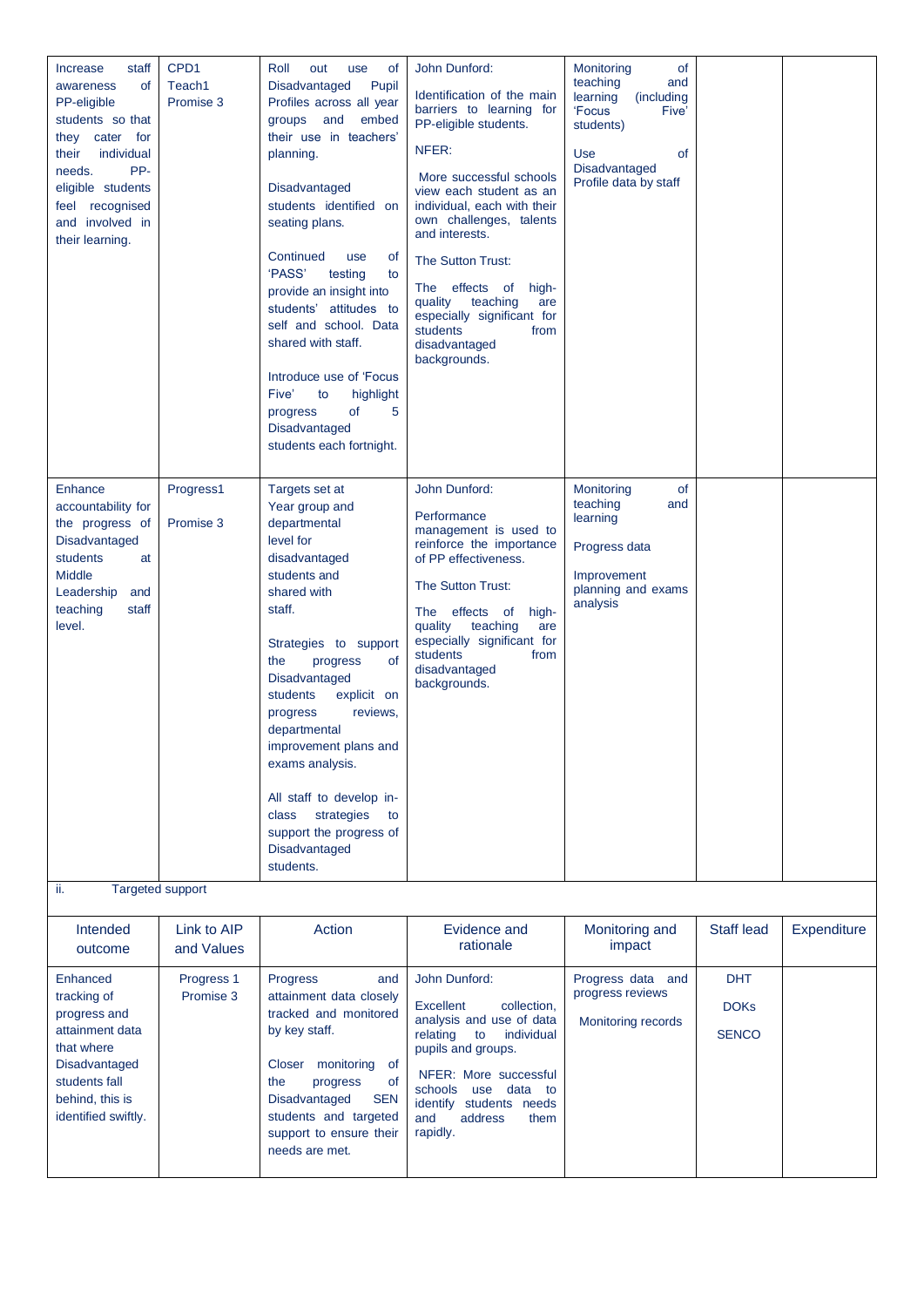| On-going<br>development of<br>academic<br>intervention<br>programme to<br>support the<br>progress of<br>identified<br>Disadvantaged<br>students. | Outcome7<br>Promise 3              | Embed<br>tracking<br>practices to ensure that<br>departmental<br>interventions<br>are<br>targeted and impact is<br>clear.<br>PLs to quality assure<br>interventions and follow<br>up on non-attendance                                                                                                                                                                                                                                                                    |                                                                                                                                                                                                                                 |                                                                                                                                                    | <b>SLT</b><br>PLs/DOKs            | Intervention<br>staffing<br>PP+<br>funding<br>one-to-<br>for<br>one tuition<br>Additional<br>£6000<br>for |
|--------------------------------------------------------------------------------------------------------------------------------------------------|------------------------------------|---------------------------------------------------------------------------------------------------------------------------------------------------------------------------------------------------------------------------------------------------------------------------------------------------------------------------------------------------------------------------------------------------------------------------------------------------------------------------|---------------------------------------------------------------------------------------------------------------------------------------------------------------------------------------------------------------------------------|----------------------------------------------------------------------------------------------------------------------------------------------------|-----------------------------------|-----------------------------------------------------------------------------------------------------------|
|                                                                                                                                                  |                                    | of target students.<br>Continued use of PP+<br>funding to support the<br>progress<br>of<br><b>LAC</b><br>including<br>students,<br>one-to-one tuition.<br>Impact of intervention<br>regularly<br>reviewed.<br>Action as necessary.                                                                                                                                                                                                                                        |                                                                                                                                                                                                                                 |                                                                                                                                                    |                                   | one-to-<br>one/small<br>group tuition                                                                     |
| Disadvantaged<br>Mid-Term<br>Admission<br>students will<br>further be<br>supported to<br>make greater<br>progress.                               | Outcome5<br>Promise 1<br>Promise 3 | of<br>Development<br>Achievement for<br>All<br>programme to support<br>the needs of identified<br>MTA students in Year<br>10.<br>Roll out of strategies<br>following evaluation.                                                                                                                                                                                                                                                                                          |                                                                                                                                                                                                                                 |                                                                                                                                                    | <b>DHT</b>                        | £6000 annual<br>fee for<br>Achievement<br>for All<br>programme                                            |
| Closing the gap<br>- KS3 Literacy                                                                                                                | Outcome7<br>Promise 3<br>Promise 4 | Continued<br>of<br>use<br><b>DEAR</b><br>time<br>and<br>dedicated<br>daily<br>Accelerated<br>Reader<br>sessions.<br>Scheduled Accelerated<br>Reader lessons and<br>testing delivered by<br>English department.<br><b>Tiered</b><br>approach to<br>intervention including:<br>In-class monitoring and<br>support<br><b>KS4 Reading mentors</b><br>Targeted workshops<br>Intensive literacy class<br>and personalisation of<br>timetable<br>SEN support and use<br>of Lexia | EEF:<br>Accelerated Reader is a<br>'Promising Project' with<br>evidence<br>some<br>0f<br>moderate impact for low<br>cost.<br>Peer tutoring +5 months<br>(Moderate, impact, very<br>low cost)<br>Secondary<br>Literacy<br>report | Accelerated Reader<br>- reading age data<br><b>GL English progress</b><br>tests (Reading and<br>Grammar)<br>Intervention<br>group<br>tracking data | <b>DOH</b><br>KS3<br><b>SENCO</b> | Year<br>7<br>Catch-Up<br>Premium                                                                          |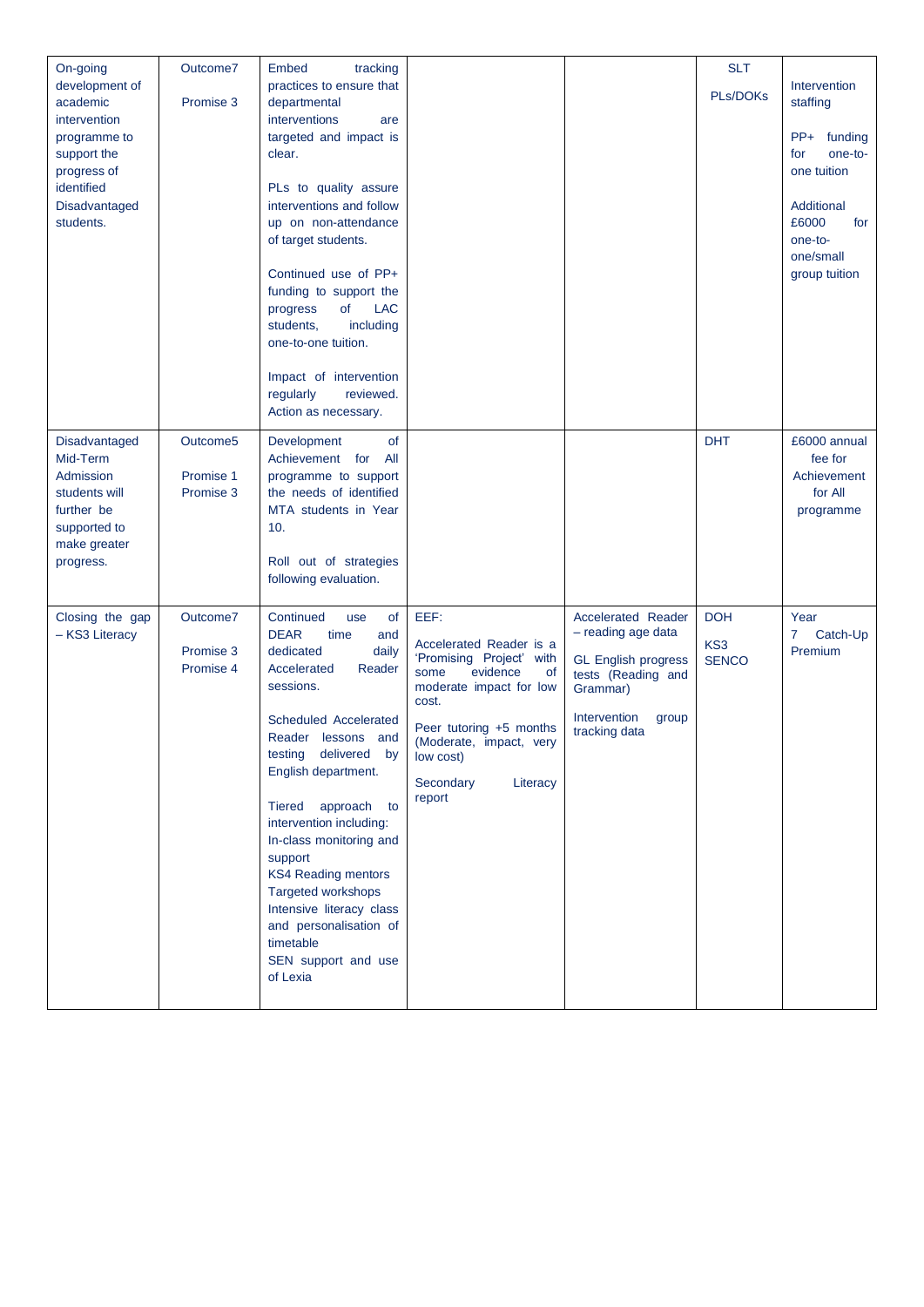| Closing the gap<br>- KS3 Numeracy                                                                                                                                                                                                                                | Outcome7<br>Promise 3<br>Promise 4                       | On-going development<br>of Numeracy<br>intervention<br>programme and<br>support for staff by<br><b>Maths Programme</b><br>Leader.<br>Collaboration<br>with<br>local CMAT<br>primary<br>school.<br>approach to<br><b>Tiered</b><br>intervention including:<br>Monitoring and in-class<br>support<br>Weekly<br>numeracy<br>intervention<br>for<br>identified students.                                                     | EEF:<br><b>Mathematics</b><br>Improving<br>in KS2 and KS3 report                                                                                                                                                                                                                                                                                                                          | GL<br>Assessment<br><b>Maths</b><br>Progress<br><b>Tests</b><br>Intervention group -<br>tracking data  | <b>PAG</b>                                      | Year 7 Catch-<br><b>Up Premium</b>                                                                                                               |
|------------------------------------------------------------------------------------------------------------------------------------------------------------------------------------------------------------------------------------------------------------------|----------------------------------------------------------|--------------------------------------------------------------------------------------------------------------------------------------------------------------------------------------------------------------------------------------------------------------------------------------------------------------------------------------------------------------------------------------------------------------------------|-------------------------------------------------------------------------------------------------------------------------------------------------------------------------------------------------------------------------------------------------------------------------------------------------------------------------------------------------------------------------------------------|--------------------------------------------------------------------------------------------------------|-------------------------------------------------|--------------------------------------------------------------------------------------------------------------------------------------------------|
| <b>Students in Key</b><br><b>Stage</b><br>4 are<br>identified for<br>additional basic<br>Literacy and<br>Numeracy<br>intervention.<br><b>Issues are swiftly</b><br>addressed so<br>that they are<br>equipped to deal<br>with the<br>demands of the<br>new GCSEs. | Outcome7<br>Promise 3<br>Promise 4                       | Short term intervention<br>sessions in place for<br><b>Key Stage</b><br>4 students requiring<br>additional support with<br>basic<br>literacy<br>and<br>numeracy.                                                                                                                                                                                                                                                         |                                                                                                                                                                                                                                                                                                                                                                                           |                                                                                                        | <b>DOH</b><br><b>PAG</b><br>KS4<br><b>SENCO</b> | Intervention<br>staffing                                                                                                                         |
| Intervention and<br><b>CPD</b> supports<br>improvement<br>students'<br>resilience,<br>emotional<br>wellbeing and<br>behaviour for<br>learning so that<br>all<br>Disadvantaged<br>students<br>can<br>fully engage in<br>the curriculum.                           | Outcome7<br>Behav3<br>Promise1<br>Promise 2<br>Promise 3 | <b>Enhanced use of PASS</b><br>and behaviour data to<br>enhance targeting and<br>evaluation<br>0f<br>interventions.<br>On-going development<br>of strategies to support<br>resilience,<br>emotional<br>well-being<br>and<br>behaviour for learning<br>Mr<br><b>Beezy</b><br>e.g.<br>mentoring,<br>Fix<br>Up<br>workshops.<br>Management<br>Anger<br>Self<br>and/or<br>Esteem<br>Programme<br>for<br>identified students. | NFER:<br>More successful schools<br>provide targeted support<br>seek<br>and<br>out<br>interventions<br>suit<br>to<br>individual needs.<br>Blandford:<br>Sonia<br>Empowering<br>students<br>with sense of 'I can'<br>breaks down individual<br>barriers to progress.<br>EEF:<br><b>Behaviour</b><br><b>Interventions</b><br>+3 months<br>(Moderate)<br>moderate<br>impact<br>for<br>cost). |                                                                                                        |                                                 | £5000<br>for<br>Strengthening<br><b>Minds</b><br>programme<br>£2000<br>Mr<br><b>Beezy</b><br>mentoring<br>programme<br>£1500 Fix Up<br>workshops |
| iii.                                                                                                                                                                                                                                                             | Other approaches                                         |                                                                                                                                                                                                                                                                                                                                                                                                                          |                                                                                                                                                                                                                                                                                                                                                                                           |                                                                                                        |                                                 |                                                                                                                                                  |
| Intended<br>outcome                                                                                                                                                                                                                                              | Link to AIP<br>and Values                                | Action                                                                                                                                                                                                                                                                                                                                                                                                                   | Evidence and<br>rationale                                                                                                                                                                                                                                                                                                                                                                 | Monitoring and<br>impact                                                                               | Staff lead                                      | Expenditure                                                                                                                                      |
| To improve the<br>attendance of<br>Disadvantaged<br>students<br>so that it is in<br>line with                                                                                                                                                                    | Attendance1<br>Promise 3<br>Promise 6                    | On-going<br>use<br>of<br>Aquinas to facilitate<br>closer monitoring and<br>follow up of attendance<br>concerns.                                                                                                                                                                                                                                                                                                          | Overall<br>Disadvantaged<br>attendance figure 2018-<br>19 was 90.53%<br>John Dunford:                                                                                                                                                                                                                                                                                                     | Weekly attendance<br>reports<br><b>Half termly Aquinas</b><br>attendance report<br>Referral and impact | <b>DHT/DOKs</b>                                 | £13,440                                                                                                                                          |

Attendance barriers addressed as a priority for PP-eligible pupils.

data

the National Average, increasing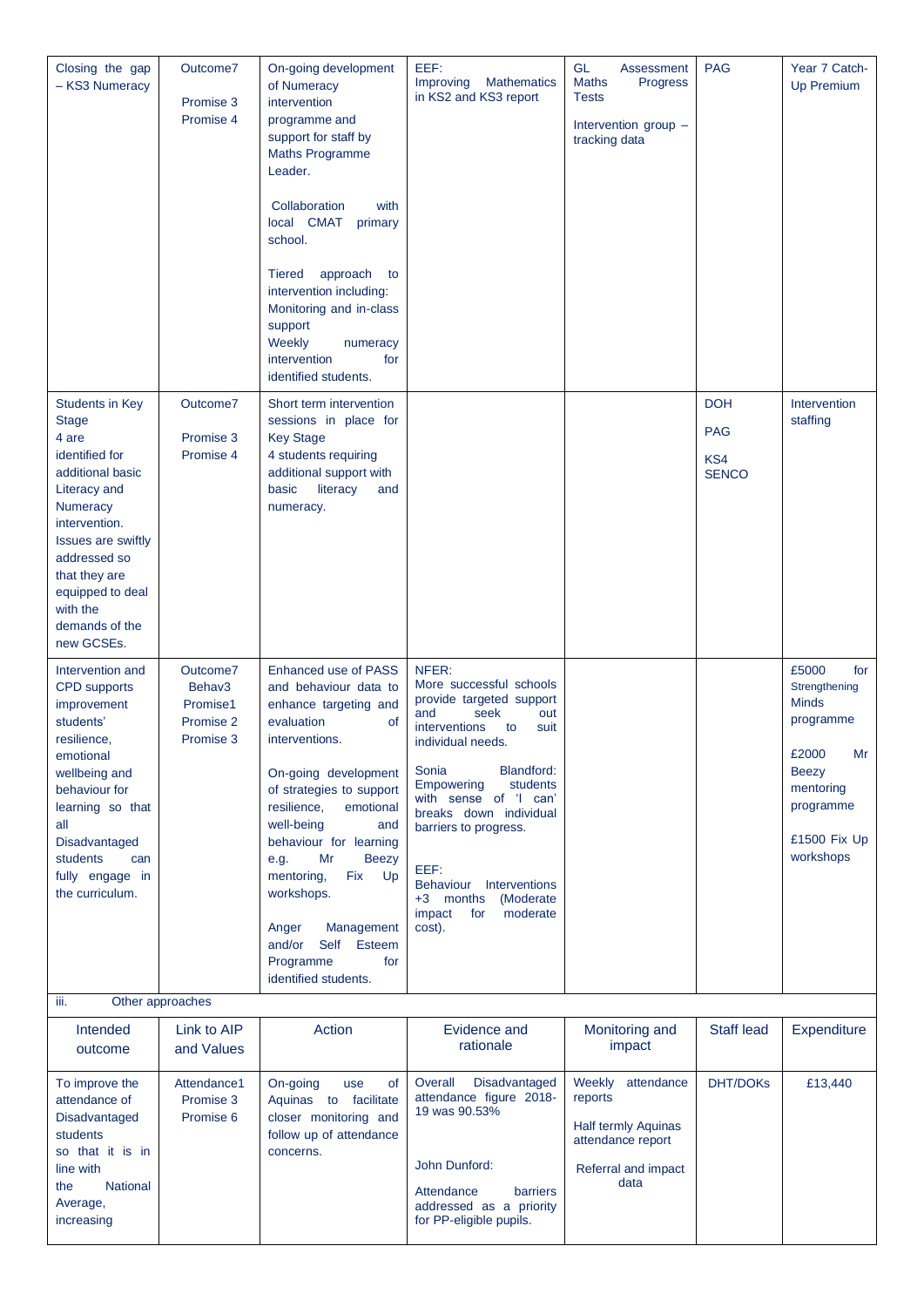| access to<br>high<br>quality<br>teaching.                                                                                                                     |                          |                                                                                                                                                                                                                                                                                                                                            |                                                                                                                                                                                                                                                                                                                                                                                                                                                |                                                                                                                                       |                 |                                          |
|---------------------------------------------------------------------------------------------------------------------------------------------------------------|--------------------------|--------------------------------------------------------------------------------------------------------------------------------------------------------------------------------------------------------------------------------------------------------------------------------------------------------------------------------------------|------------------------------------------------------------------------------------------------------------------------------------------------------------------------------------------------------------------------------------------------------------------------------------------------------------------------------------------------------------------------------------------------------------------------------------------------|---------------------------------------------------------------------------------------------------------------------------------------|-----------------|------------------------------------------|
| Participation in<br><b>Breakfast Club</b><br>encourages<br>improved<br>attendance,<br>engagement<br>and sense<br>of<br>wellbeing.<br>Increased<br>attendance. | Attendance1<br>Promise 1 | All students to continue<br>to be offered a free<br>breakfast<br>Monday-<br>Friday.<br>FSM, SEN and MTA<br>students targeted to<br>increase participation.                                                                                                                                                                                 | Universal breakfast well<br>attended, including by a<br>group<br>core<br>0f<br>Disadvantaged students<br>with<br>improved<br>(some<br>attendance).<br>Attendance of SEN, FSM<br>and MTA lower than the<br>figure<br>overall<br>for<br>Disadvantaged students.<br>EEF:<br>Universal free breakfast<br>clubs can contribute to<br>attendance,<br>increased<br>improved behaviour for<br>learning<br>and<br>consequently<br>improved<br>outcomes. | Attendance figures<br>of<br>Monitoring<br>attendance<br>to<br><b>Breakfast</b><br>club<br>(Disadvantaged<br>uptake).<br>Student voice | <b>DHT/DOKs</b> | £3,000                                   |
| Attendance of<br>target group of<br>Year 11<br>Disadvantaged<br>students<br>increases,<br>reducing their<br>risk of Persistent<br>Absenteeism.                | Attendance1<br>Promise1  | Target group of<br>Year<br>11 Disadvantaged<br>students at risk<br>of PA identified.<br>Close monitoring by<br>HOY and follow<br>up contact on<br>first day of absence.<br>Additional<br>pastoral<br>support<br>and<br>with<br>incentivised<br>rewards<br>for<br>attendance.                                                               | John Dunford:<br>Attendance<br>barriers<br>addressed as a priority<br>for PP-eligible pupils.                                                                                                                                                                                                                                                                                                                                                  | Attendance figures                                                                                                                    | <b>HOY</b>      | £250 for<br>incentives<br>and rewards    |
| Improved<br>attitude towards<br>attendance<br>for<br>identified<br>students:<br>attendance<br>to<br>school<br>increases.                                      | Attendance1              | Trial<br>use<br>of l<br>text<br>messages to positively<br>reinforce<br>the<br>significance of school<br>attendance.<br>Target<br>identified<br>students<br>'Attitudes<br>using<br>to<br>attendance' PASS data<br>and attendance figures.<br>Review of impact                                                                               | John Dunford:<br>Attendance<br>barriers<br>addressed as a priority<br>for PP-eligible pupils.                                                                                                                                                                                                                                                                                                                                                  | <b>PASS</b><br>data<br>-<br>'Attitudes<br>to<br>attendance'<br>Attendance figures                                                     | <b>DHT</b>      | £150                                     |
| Increased<br>engagement of<br>parents and<br>carers in their<br>child's education<br>and progress.                                                            | Promise <sub>5</sub>     | Parents and carers of<br>identified<br>PP-eligible<br>students targeted to<br>attend review days,<br>information<br>and<br>parents evenings.<br>System devised for<br>follow up of non-<br>attendance<br>by<br>the<br>parents and carers of<br>PP-eligible students.<br>Trial use of text<br>reminders to parents<br>for important events. | John Dunford:<br>Every effort is made to<br>engage parents and<br>carers in the education of<br>their child.<br>EEF:<br>Parental engagement +3<br>(Moderate<br>impact,<br>moderate cost)<br>EEF:<br>Use of text messages to<br>parents can have a<br>positive<br>impact<br>on<br>parental engagement                                                                                                                                           | Attendance<br>to<br>parents<br>evening<br>logs                                                                                        | <b>DHT</b>      | £150 for text<br>reminders to<br>parents |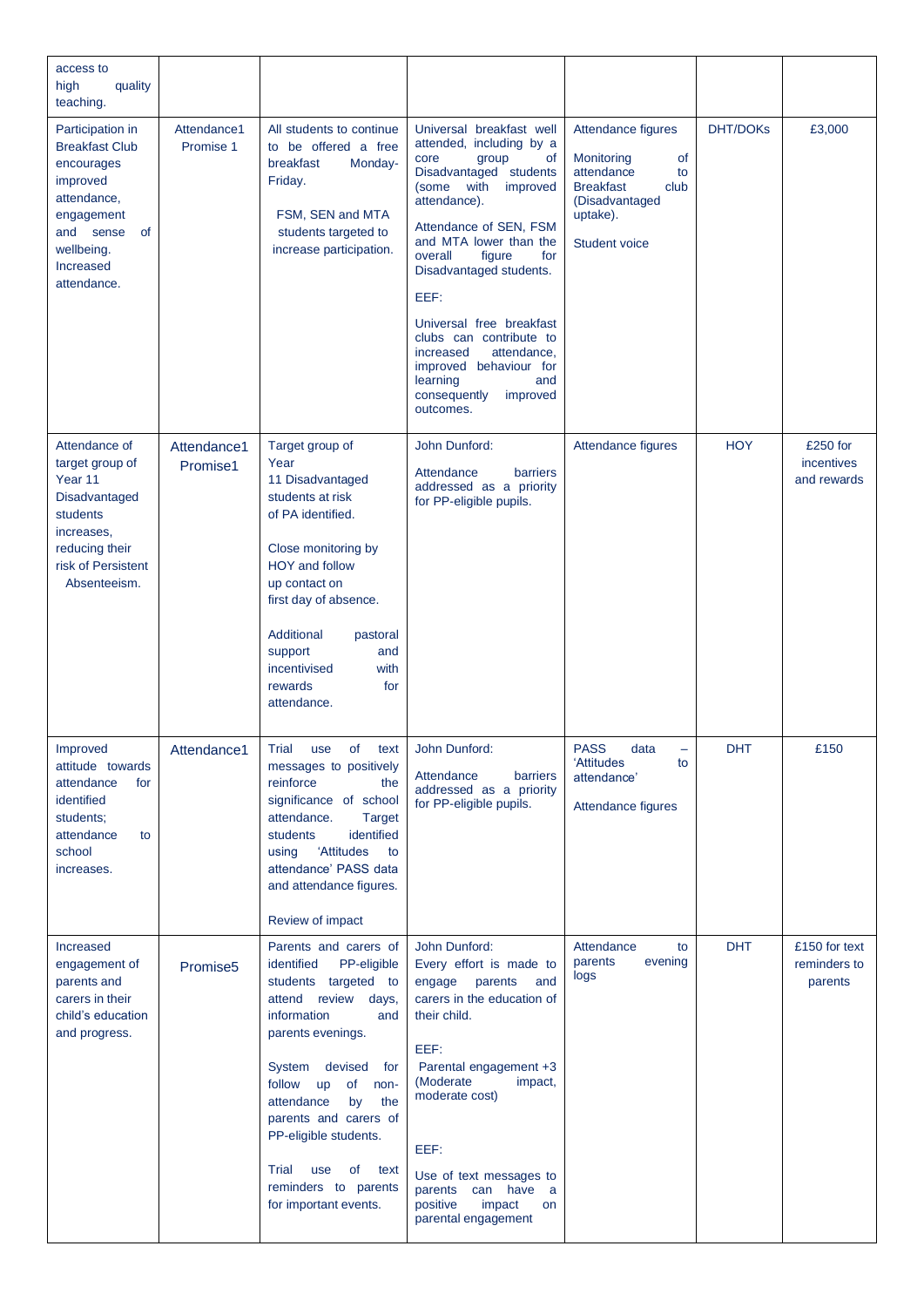| Year<br>11<br>All<br>students to have<br>access to<br>an<br>appropriate and<br>effective<br>mentoring<br>scheme. Parents<br>and staff work in<br>partnership<br>to                   | Promise <sub>5</sub>           | Development<br><b>of</b><br>information for parents<br>on school website and<br>social media.<br>Events developed to<br>encourage parents and<br>carers into school with<br>their child e.g. Year 11<br>Study Skills evening.<br>All Year 11<br>students<br>allocated a<br>member of SLT.<br>Two formal<br>appointments<br>and two 'drop in'<br>sessions<br>throughout the                                                        | <b>EEF: Mentoring</b><br>$+0$ months<br>Parental<br>Engagement +3<br>months                                                                                                           | Mentoring<br>review<br>sheets<br>Progress data<br><b>Student voice</b> | <b>HOY</b>                |                                                                                                                                                                           |
|--------------------------------------------------------------------------------------------------------------------------------------------------------------------------------------|--------------------------------|-----------------------------------------------------------------------------------------------------------------------------------------------------------------------------------------------------------------------------------------------------------------------------------------------------------------------------------------------------------------------------------------------------------------------------------|---------------------------------------------------------------------------------------------------------------------------------------------------------------------------------------|------------------------------------------------------------------------|---------------------------|---------------------------------------------------------------------------------------------------------------------------------------------------------------------------|
| support student<br>progress.                                                                                                                                                         |                                | academic year.                                                                                                                                                                                                                                                                                                                                                                                                                    |                                                                                                                                                                                       |                                                                        |                           |                                                                                                                                                                           |
| Careers<br>provision raises<br>awareness of<br>Post-16 and<br>careers<br>options, raising<br>aspirations.<br><b>Reduction</b><br>in<br>NEET figure for<br>Disadvantaged<br>students. | Curr <sub>3</sub><br>Promise 4 | Development of Gatsby<br>compliant<br>careers<br>provision.<br>Targeted provision for<br>PP-eligible students to<br>include<br>additional<br>support with Post-16<br>applications,<br>priority<br>Connexions<br>appoiments<br>and<br>careers-insight days.<br>Continued participation<br>in the 'Brilliant Club'<br>and '60 Minute Mentor'<br>programmes.<br>Advisor<br>Connexions<br>present at Parents' and<br>Options evening. | <b>DfE Careers strategy</b><br>Sonia Blandford:<br>Learning<br>the<br>about<br>workplace<br>increases<br>ambitions, breaks down<br>barriers and<br>provides<br>relevance to learning. | Pass data<br>Student voice<br>Post-16 destinations<br>data             | <b>AHT</b><br>LP          |                                                                                                                                                                           |
| Disadvantaged<br>students have<br>access to the<br>resources<br>needed to fully<br>access the<br>curriculum.                                                                         |                                | Disadvantaged Year 11<br>students given 9 month<br>premium subscription<br>to Seneca Learning to<br>assist<br>independent<br>study.<br><b>Additional resources</b><br>Including equipment,<br>revision guides and<br>school uniform<br>accessed through<br>hardship funding.                                                                                                                                                      |                                                                                                                                                                                       |                                                                        | <b>DHT</b><br>Expenditure | £1185<br>for<br>Premium<br>Seneca<br>Learning<br>subscription<br>£500 for food<br>ingredients<br>for<br><b>FSM</b><br>students<br>£1000<br>hardship<br>funding<br>£45,175 |
| <b>Staffing</b>                                                                                                                                                                      |                                |                                                                                                                                                                                                                                                                                                                                                                                                                                   |                                                                                                                                                                                       |                                                                        |                           |                                                                                                                                                                           |
| Intended<br>outcome                                                                                                                                                                  | Link to AIP<br>and Values      | Action                                                                                                                                                                                                                                                                                                                                                                                                                            | Evidence and<br>rationale                                                                                                                                                             | Monitoring and impact                                                  |                           | <b>Staff</b><br>Expenditure                                                                                                                                               |